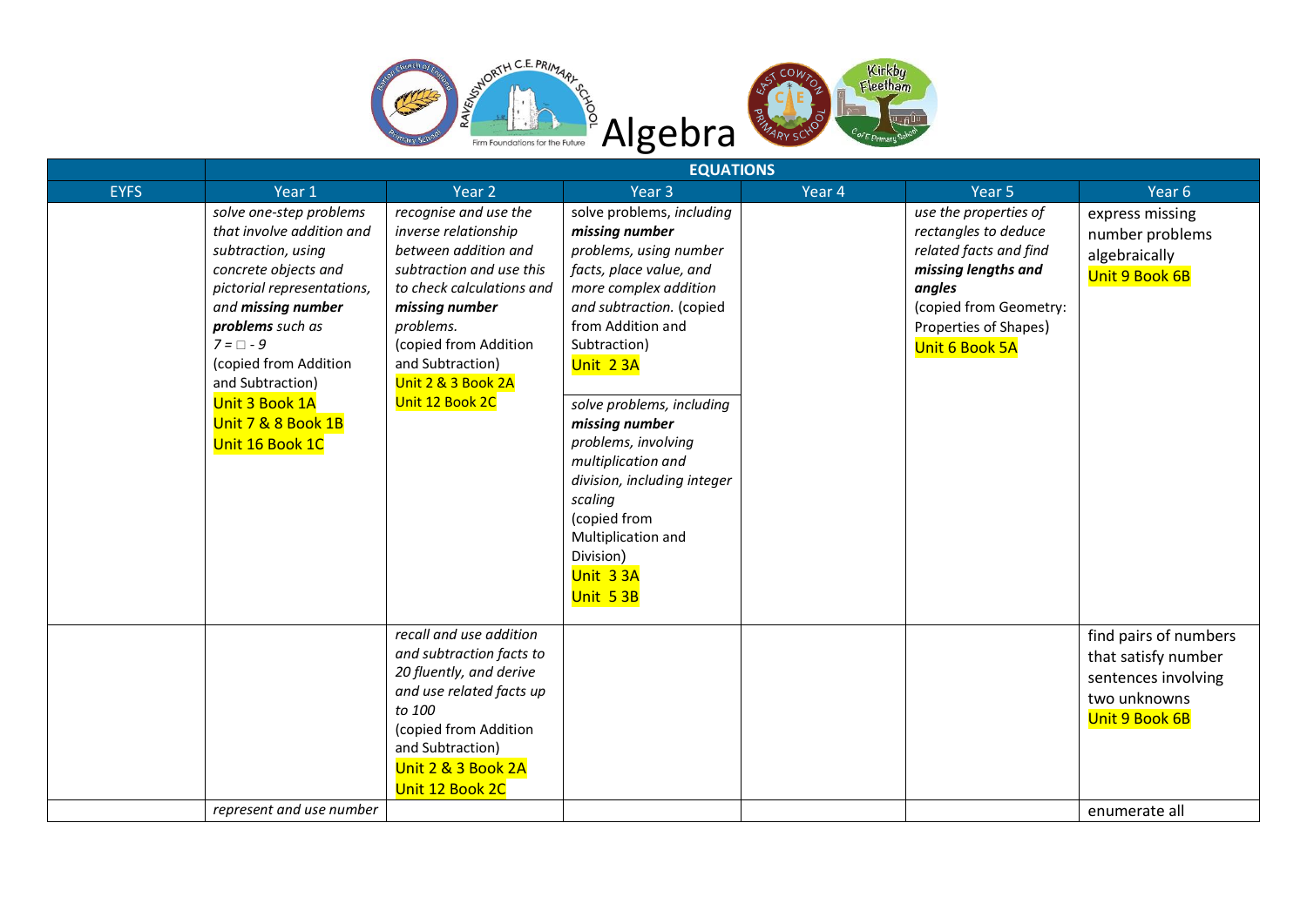

| bonds and related        |  |  | possibilities of    |
|--------------------------|--|--|---------------------|
| subtraction facts within |  |  | combinations of two |
| 20 (copied from Addition |  |  | variables           |
| and Subtraction)         |  |  | Unit 9 Book 6B      |
| Unit 1, 2, 3, 4 & 6 Book |  |  |                     |
|                          |  |  |                     |